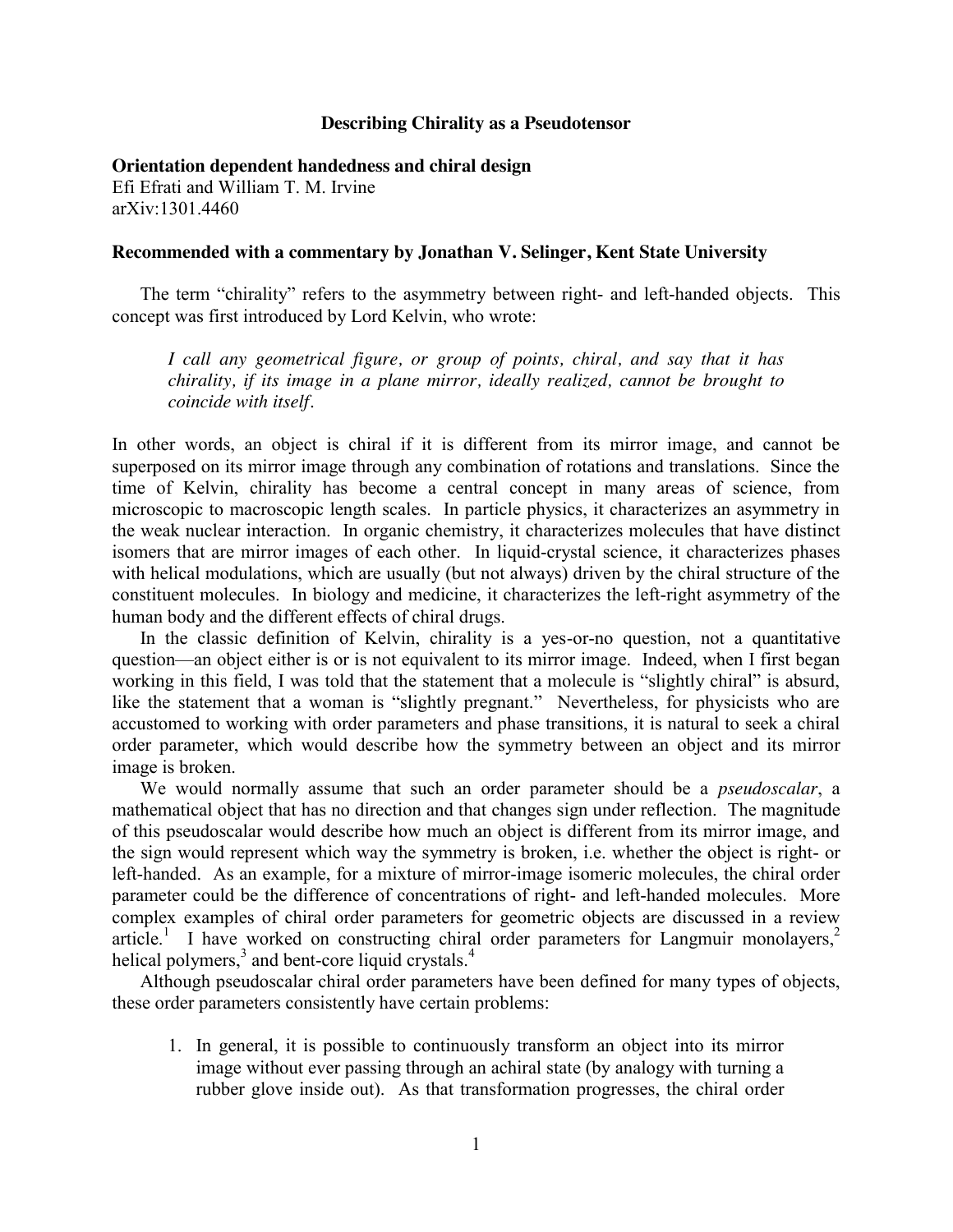parameter must continuously change from a positive to a negative value, and hence must pass through zero. Hence, any chiral order parameter has *false zeroes*—states where the order parameter is zero even though the object is chiral.

- 2. For a small but important subset of chiral objects, we have some intuitive sense of handedness. As an example, the normal B conformation of DNA is a right-handed double helix. However, there is no general way to connect a positive or negative chiral order parameter with an intuitively right- or lefthanded structure.
- 3. Many objects are not chiral by themselves, but they become chiral by their relationship with their environment. For example, a three-dimensional statue of the letter **F** floating in space is not chiral, but it becomes chiral if it is lying on the floor. We can certainly define a chiral order parameter for the relationship of the **F** with the floor, but what can we say about the **F** by itself? Does it have some chiral susceptibility to the floor?

These types of issues inspire the current paper by Efrati and Irvine.<sup>5</sup> They begin with the simple example shown in the figure below (from Fig. 1 in their paper), composed of two rubber sheets stretched in orthogonal directions and then glued together. This object is certainly not chiral; it has mirror planes along the two stretching directions. When the square II is cut out, it forms a saddle shape that is not chiral; it still has the same two mirror planes. However, when rectangular strips III and IV are cut out, they are chiral, forming left- and right-handed helices respectively. We could say that the relationship between the stretching directions and the cutting directions leads to chirality (just as in point #3 above). Equivalently, we could say that each helix III or IV is composed of copies of the saddle II connected together, and the helical arrangement of these saddles leads to chirality.

Efrati and Irvine go further than that. They argue that the key geometric feature of the saddle II is how it couples flow in different directions to rotations. The direction of flow is given by a vector, and the rotation is given by a pseudovector. Hence, the relationship between the direction and rotation must be given by a second-rank *pseudotensor*, which they call the chirality tensor  $\chi$ . For the square II, this chirality tensor can be written as